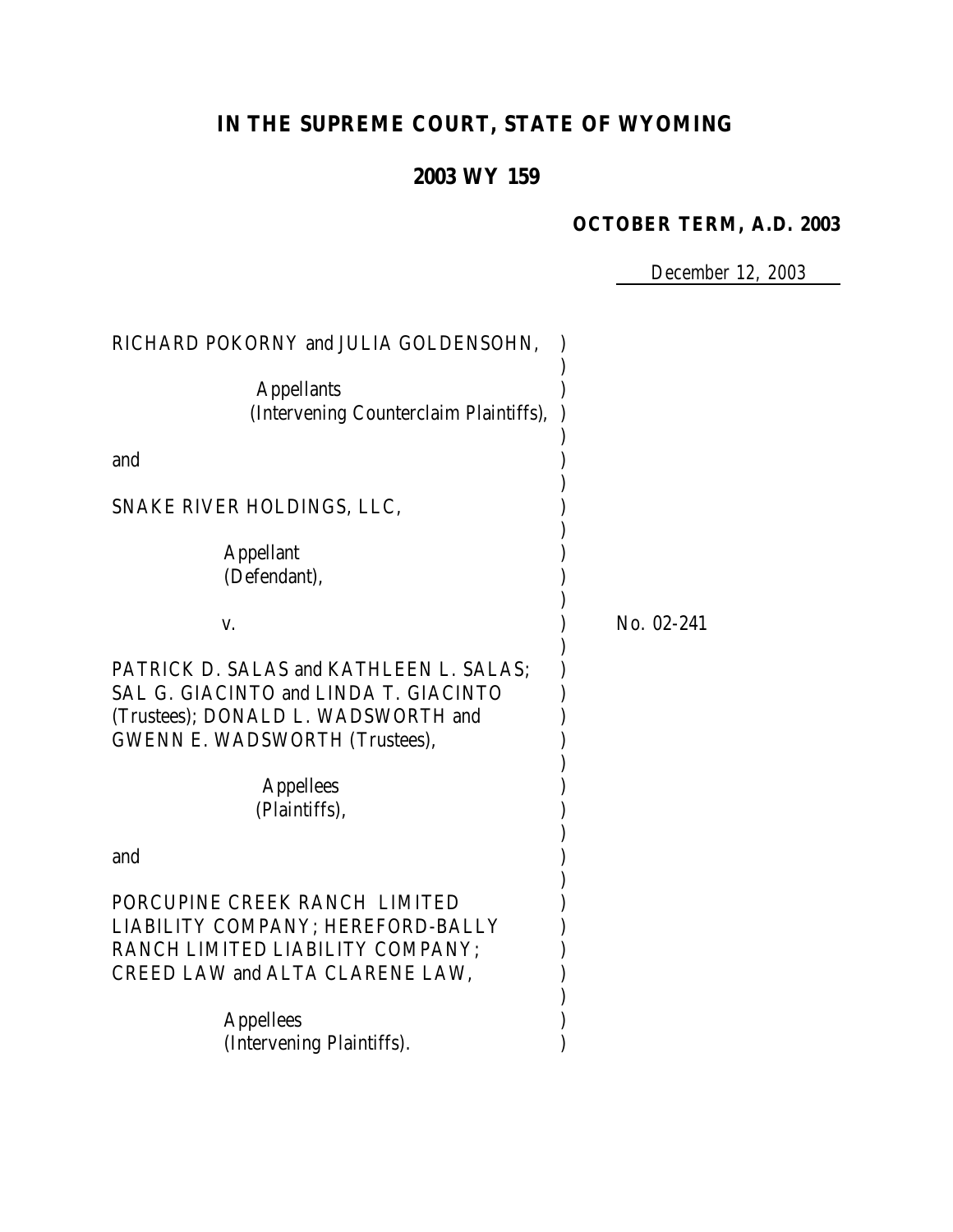### *Appeal from the District Court of Teton County*

The Honorable Dan Spangler, Judge

#### *Representing Appellant(s):*

Christopher Hawks of Christopher Hawks, P.C., Jackson, Wyoming

#### *Representing Appellee(s):*

Peter F. Moyer, Jackson, Wyoming; David K. Larson and Matthew E. Turner of Mullikin, Larson & Swift, Jackson, Wyoming

### **Before HILL, C.J., and GOLDEN, LEHMAN, KITE, and VOIGT, JJ.**

**NOTICE: This opinion is subject to formal revision before publication in Pacific Reporter Third. Readers are requested to notify the Clerk of the Supreme Court, Supreme Court Building, Cheyenne, Wyoming 82002, of typographical or other formal errors so correction may be made before final publication in the permanent volume.**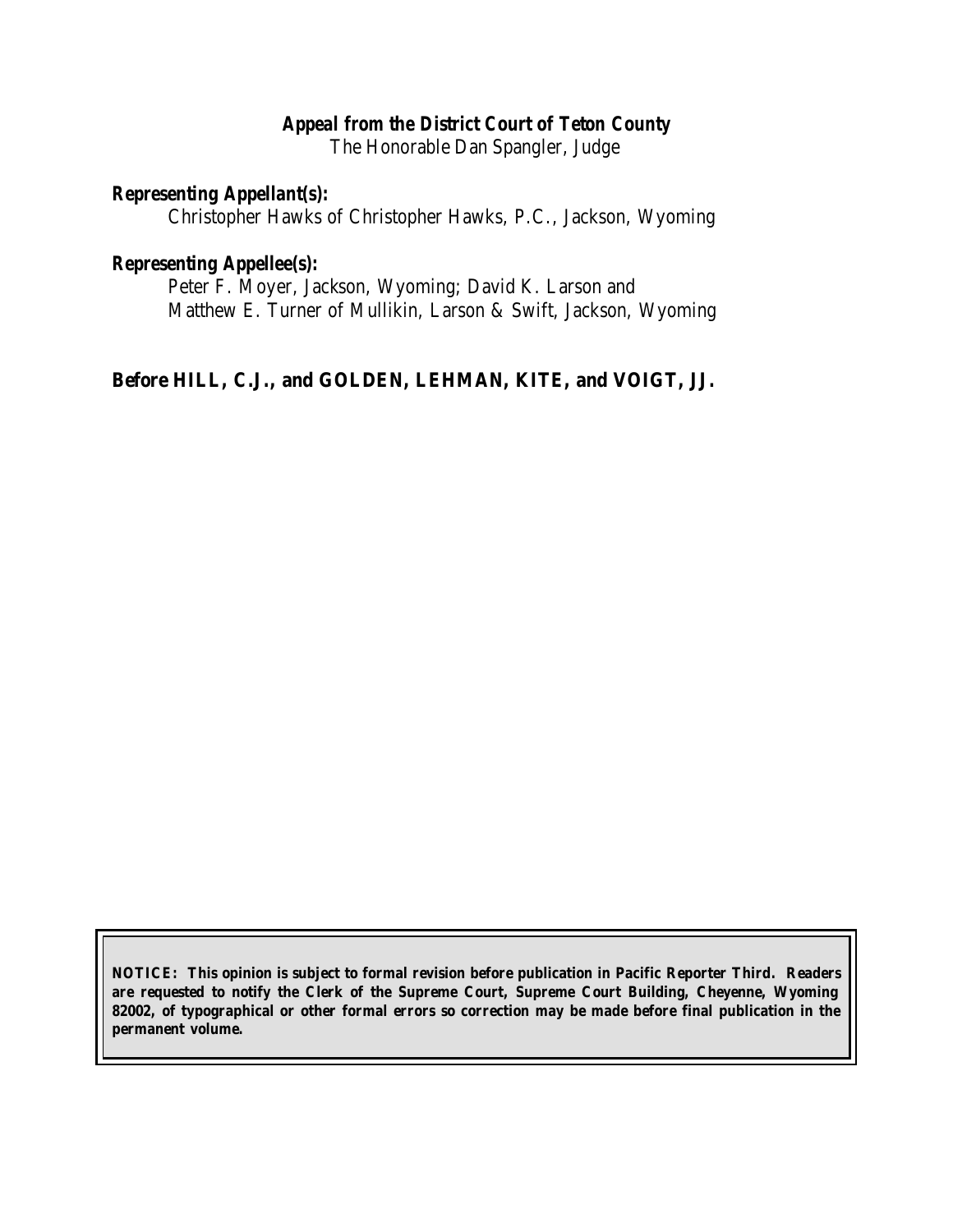KITE, Justice.

[¶1] This case concerns two easements in the Game Creek Plateau area of Teton County, Wyoming. Due to the area's topography, the easements provide the only viable access to various properties within the Game Creek Plateau. The original owners of a large portion of the land created the two easements to provide access to residential subdivisions in the area and to guarantee future access to the land they retained, which otherwise was inaccessible. Both appellants and appellees are successors in interest to the original owners, yet the former contend neither easement provides such access, while the latter argue both easements do just that. The district court held both easements provide access to all owners in the area. We affirm.

#### **ISSUES**

[¶2] The issues presented are: (1) Whether appellants are estopped by the doctrines of collateral estoppel, res judicata and/or judicial estoppel from claiming that the 1972 right of way easement does not grant access rights to the appellees; and (2) Whether the 1978 reserved easement is appurtenant or in gross?

#### **FACTS**

### *The 1972 Easement*

[¶3] The original Game Creek Plateau landowners, Hugh and Donna Marie Soest (Soests), owned a large parcel of land contiguous to the only public access, the Game Creek Road. In 1972, the Soests granted a 60-foot wide right-of-way easement to Squaw Creek Ranches, Inc., a subdivision. Without the easement, the Squaw Creek Ranches property owners would have been landlocked. The easement also granted access to "any other person or persons, for his or their benefit and advantage, at all times freely to pass and repass . . . " over and across Squaw Creek Road from the terminus of the Game Creek Road<sup>1</sup> through lands owned by the Soests. Their land was ultimately divided into four separate contiguous parcels which lie south of the Game Creek Road terminus: Segment One, adjoining the road, the Squaw Creek Draw 40, the Reardon 40 and the Hayfields (see attached map, Appendix A). The easement terminated at the south end of the Squaw Creek Draw 40 property, and did not continue south to the remainder of the Soests' property (the Reardon 40 and the Hayfields).

<sup>&</sup>lt;sup>1</sup> The Game Creek Road is the "public" access road to the Game Creek Plateau area. While the record does not tell us the exact nature of the Game Creek Road, for purposes of this case, we will presume it is a public road.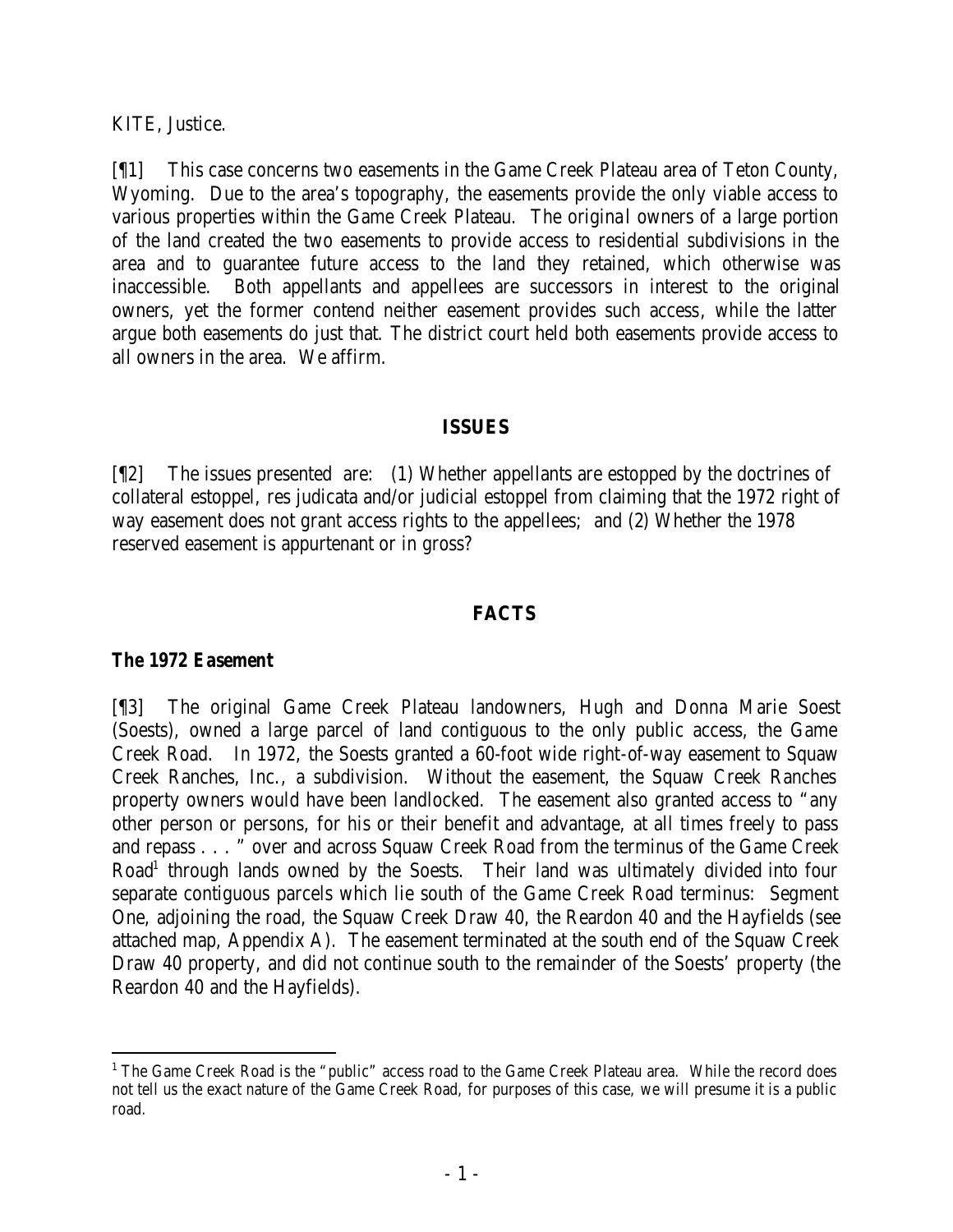### *The 1978 Easement*

[¶4] After granting the 1972 easement, the Soests began selling parcels of their land. A portion of Segment One, now called "The Horse Palace," was one of the first parcels to be sold and was conveyed to James and Patty Scott (Scotts) in 1974. In a 1978 warranty deed, the Soests conveyed forty acres to the Reardon group (Reardon 40). In a 1979 warranty deed, the Soests conveyed another forty acres to a different buyer (Squaw Creek Draw 40). The Reardon 40 is located just south of the Squaw Creek Draw 40 and north of the large tract of land retained by the Soests (Hayfields).

[¶5] In the Reardon 40 transaction, the Soests reserved for themselves an easement (the 1978 easement) to preserve access across the Reardon 40 to the Hayfields. This easement, together with the 1972 easement, provided access all the way from the Game Creek Road, through Segment One, through the Squaw Creek Draw 40, and through the Reardon 40 to the retained Hayfields. No other access to the Hayfields existed at the time the 1978 easement was created.<sup>2</sup>

## *The 1981 Litigation*

[¶6] In 1981, litigation ensued concerning the 1972 easement (*Scott v. Squaw Creek Ranches, Inc.).* The Scotts, owners of the only land contiguous to the Game Creek Road, which was the singular public access to the Game Creek Plateau, sought quiet title to their land against all individuals using the 1972 easement who did not own property in the Squaw Creek Ranch subdivision, a grantee of the easement which is south of the Scotts' property. In other words, the Scotts sought a court ruling to the effect that only Squaw Creek property owners could use the 1972 easement, and all other property owners in the Game Creek Plateau area would be barred from using it, including the owners of the Hayfields and the other subdivisions in the area. The defendants in that 1981 litigation, who did not own property in Squaw Creek, argued the express terms of the 1972 easement granting access to "any other persons" provided them and *all* of the Game Creek Plateau residents access. Some of the appellants in this action who seek to defeat the 1972 easement are successors to those defendants who took the opposite position in the 1981 litigation.

 <sup>2</sup> It was argued in the summary judgment hearing that the easement was not the only route to the Hayfields. However, one suggested alternative route was a forest service trail that required a permit and was completely washed out and unusable. The other suggested route, the Porcupine Road, was not in existence in 1978.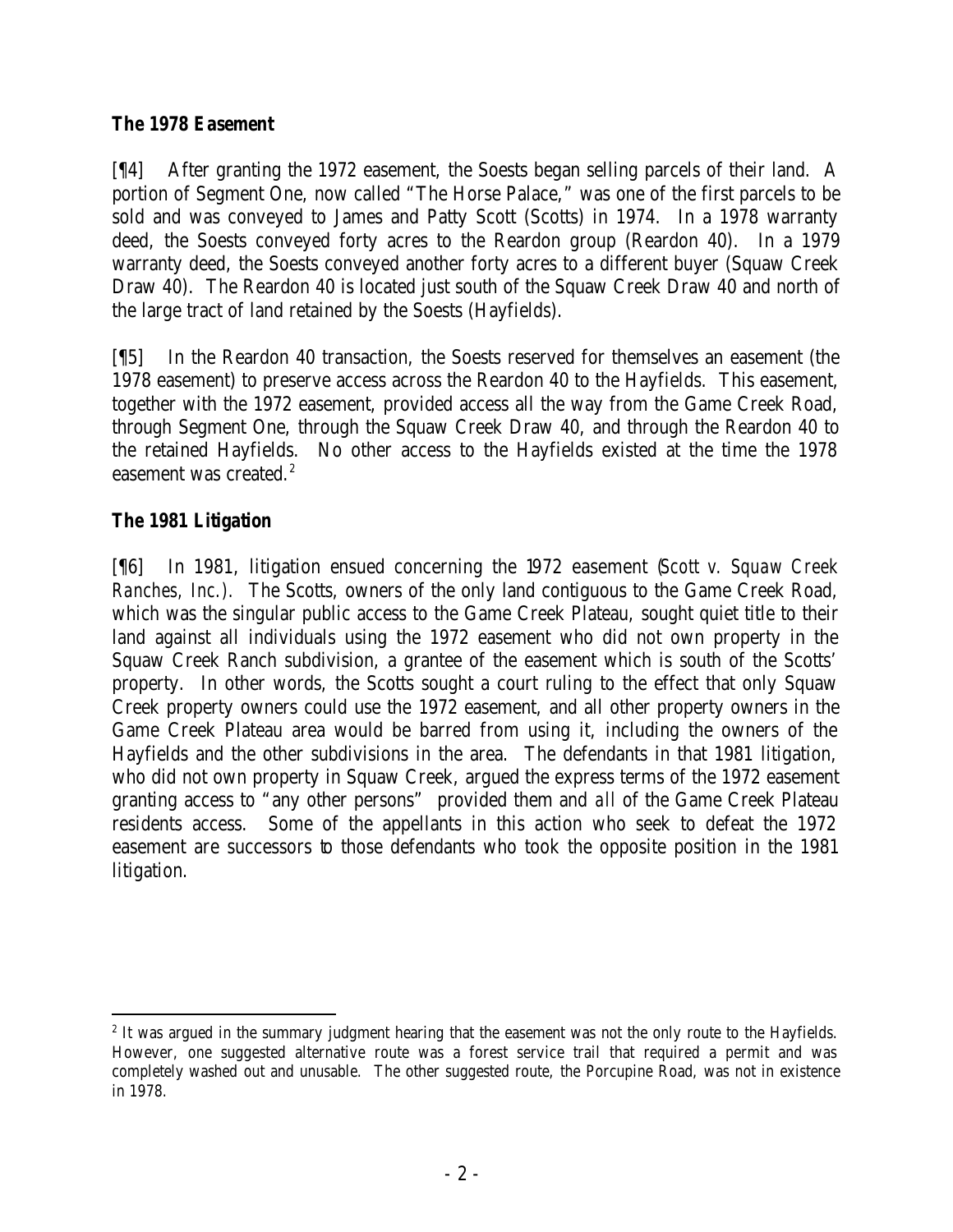$[\![\![7]\!]$  At trial, the district court granted a directed verdict<sup>3</sup> motion and entered judgment in favor of the defendants. Although the Scotts filed a notice of appeal, the appeal was dismissed on February 1, 1982.

## *The Present Case*

[¶8] Over fifteen years after the 1981 litigation ended, the current Hayfields Property Owners,<sup>4</sup> apparently seeking to confirm their easement, requested that the appellants,<sup>5</sup> landowners in the Reardon 40 and the Squaw Creek Draw 40, sign a document entitled "Confirmation." When the appellants refused to do so, the Hayfields Property Owners sued seeking a declaratory judgment that the easements allowed them access over and across the Squaw Creek Draw 40 and the Reardon 40, all the way through to the Hayfields. The appellants asserted the Hayfields Property Owners did not have access under the 1972 easement because it was not intended for general use. They also contended the Hayfields Property Owners had no access across the Reardon 40 under the 1978 easement because it was not appurtenant to the Hayfields and terminated when the Soests sold their property.

[¶9] The parties filed cross motions for summary judgment on November 13, 2001. After a hearing on November 19, 2001, the district court entered an order granting the Hayfields Property Owners' motion for summary judgment finding that the 1972 easement granted access to the general public, which included the Hayfields Property Owners. Further, the court held the 1972 easement was confirmed by the 1981 judgment in *Scott v. Squaw Creek Ranches, Inc.* Thus, the appellants were barred by the doctrines of collateral estoppel and judicial estoppel from denying the Hayfields Property Owners and their heirs and successors access across the 1972 easement.

[¶10] As to the 1978 easement, the district court held it was a valid, enforceable easement appurtenant to the Hayfields. This appeal followed.

 <sup>3</sup> The term directed verdict is now identified as judgment as a matter of law. A motion for a directed verdict is procedurally identical to a motion for judgment as a matter of law under the current W.R.C.P. 50. *Cargill, Inc. v. Mountain Cement Co.,* 891 P.2d 57, 62 (Wyo. 1995).

<sup>4</sup> Patrick D. Salas and Kathleen L. Salas, Sal G. Giacinto and Linda T. Giacinto (Trustees), Donald L. Wadsworth and Gwenn E. Wadsworth (Trustees), Appellees/Plaintiffs, and the Porcupine Creek Ranch Limited Liability Company; Hereford-Bally Ranch Limited Liability Company; Creed Law and Alta Clarene Law, Intervening Plaintiffs/Appellees.

<sup>5</sup> Richard Pokorny and Julia Goldensohn, Intervening Counterclaim Plaintiffs, and Snake River Holdings, LLC, Defendant. (Game Creek Ranch; Squaw Creek Ranch; and Porcupine Properties, Appellants/Intervening Counterclaim Plaintiffs, moved for voluntary dismissal after oral argument. With no objection from the appellees, those parties were dismissed from the case on November 18, 2003.)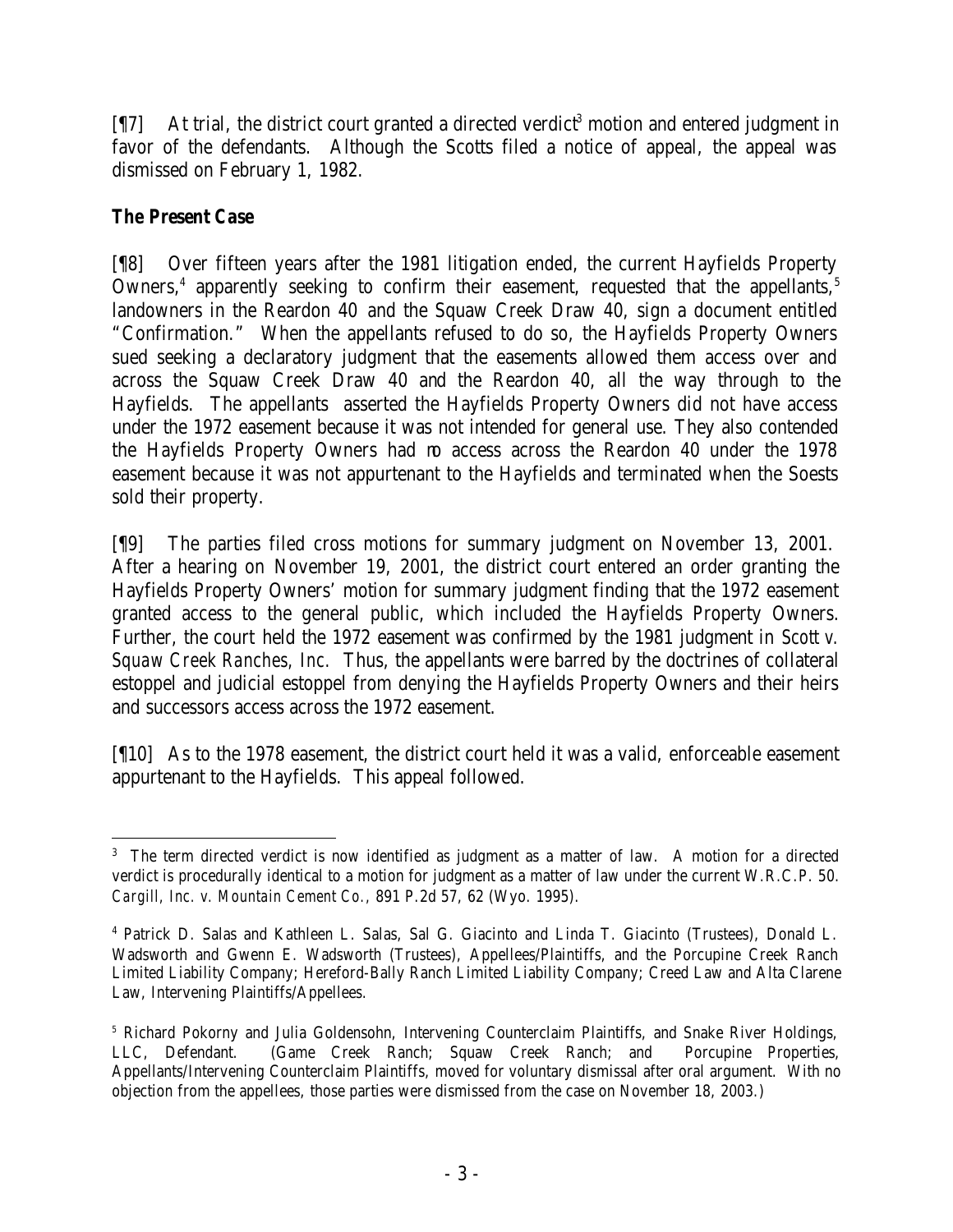#### **DISCUSSION**

#### *The 1972 Easement*

[ $[11]$ ] The appellants claim the 1972 easement is not a public easement<sup>6</sup> and its use is limited to successors in interest to the Squaw Creek Ranch subdivision which was specifically named as a grantee of the easement. Further, they argue this claim is not barred by judicial estoppel, collateral estoppel, or res judicata. Conversely, the Hayfields Property Owners argue that the 1972 easement *is* a public easement, and the doctrines of judicial estoppel, collateral estoppel, and/or res judicata do apply. For reasons set forth below, we need discuss only the latter two doctrines.

[¶12] Collateral estoppel and res judicata are analogous, but not synonymous. Although they share a common interest in finality, the doctrines themselves are different. *Tenorio v. State ex rel. Wyoming Workers' Compensation Div.*, 931 P.2d 234, 238 (Wyo. 1997). We recently reiterated their differences:

> In *Eklund v. PRI Environmental, Inc.*, 2001 WY 55, ¶¶ 15-20, 25 P.3d 511, ¶¶ 15-20 (Wyo. 2001), we extensively recognized that res judicata and collateral estoppel are related but distinct concepts.

> Res judicata bars the relitigation of previously litigated *claims* or *causes of action. Slavens v. Board of County Commissioners*, 854 P.2d 683, 686 (Wyo. 1993). Four factors are examined to determine whether the doctrine of res judicata applies: (1) identity in parties; (2) identity in subject matter; (3) the issues are the same and relate to the subject matter; and (4) the capacities of the persons are identical in reference to both the subject matter and the issues between them. *Id*. Collateral estoppel bars relitigation of previously litigated *issues* and involves an analysis of four similar factors: (1) whether the issue decided in the prior adjudication was identical with the issue presented in the present action; (2) whether the prior adjudication resulted in a judgment on the merits; (3) whether the party against whom collateral estoppel

<sup>&</sup>lt;sup>6</sup> The parties selected the adjective "public" to modify the word "easement." Technically, we are not deciding whether the easement is "public," but rather whether the easement is usable by a particular component of the public. *Owsley v. Robinson,* 2003 WY 33, ¶ 10, 65 P.3d 374, ¶ 10 (Wyo. 2003) expounds on the crucial components of a technically public easement. In the instant case, there was no public dedication of an easement. Further, the easement in the present case is not being used in the same manner as areas typically regarded as public, such as streets, alleys, and parks. Rather, the easement is for a limited purpose.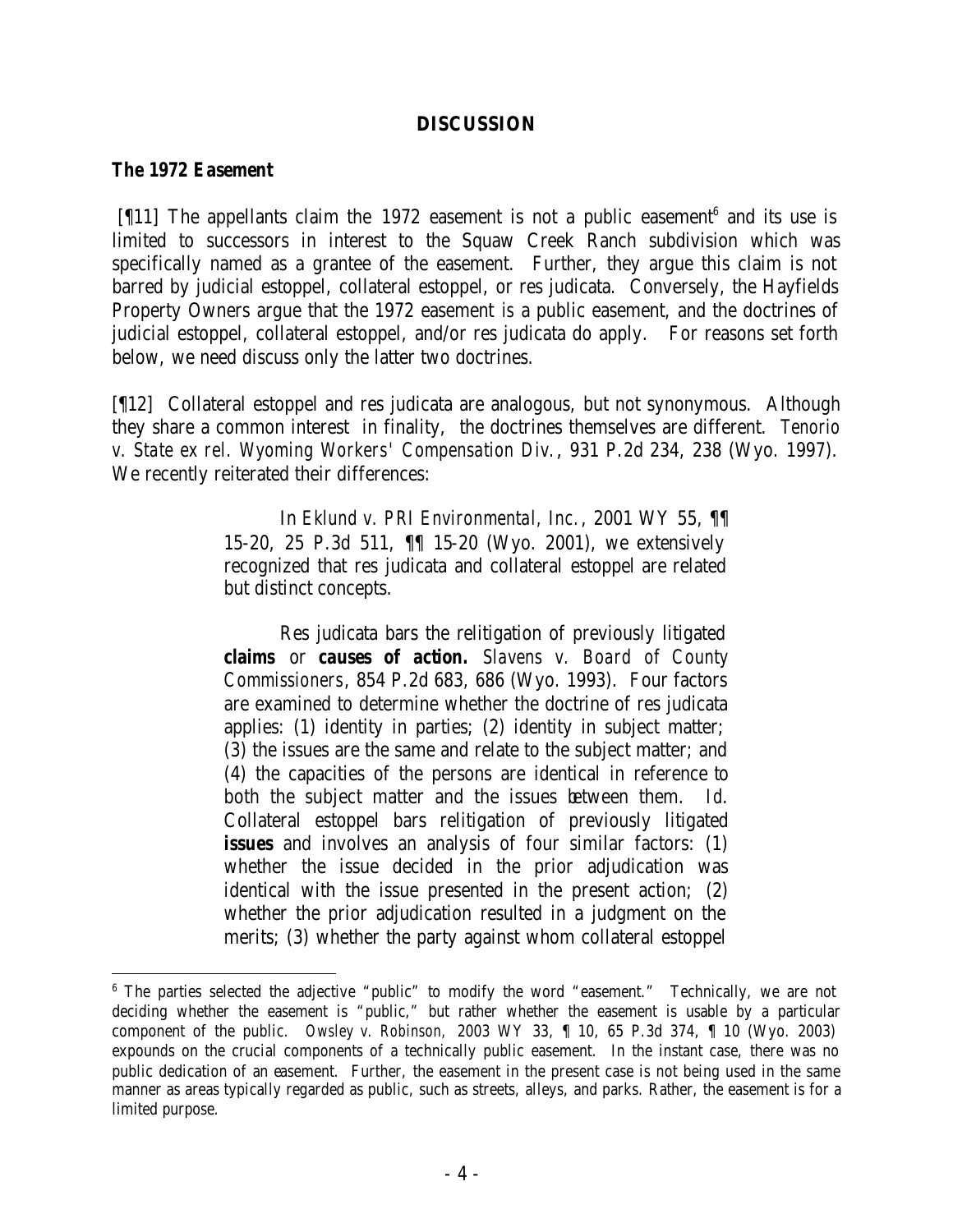is asserted was a party or in privity with a party to the prior adjudication; and (4) whether the party against whom collateral estoppel is asserted had a full and fair opportunity to litigate the issue in the prior proceeding. *Id*. (Quoting 18 Charles Alan Wright, Arthur R. Miller and Edward H. Cooper, Federal Practice and Procedure: Jurisdiction § 4443 at 382-85  $(1981)$ .

*Polo Ranch Co. v. City of Cheyenne,* 2003 WY 15, ¶ 12, 61 P.3d 1255, ¶ 12 (Wyo. 2003).

[¶13] Collateral estoppel is *issue* preclusion, while res judicata is *claim* preclusion. *Eklund v. PRI Environmental, Inc*., 2001 WY 55, ¶ 15, 25 P.3d 511, ¶ 15 (Wyo. 2001). The appellants' claims in this case are not, in their entirety, identical to the previous claims in the 1981 litigation. However, an issue decided in the prior adjudication is identical to an issue presented in this case and, therefore, collateral estoppel is applicable.

[¶14] The appellants argue the district court erred when it found the doctrine of collateral estoppel barred them from denying the successors in interest to the Hayfields properties access over and across the 1972 easement. The appellants claim that because the district court granted a motion for a directed verdict in the 1981 litigation, their predecessors in interest were not given a full opportunity to present their case and, consequently, the issues were never fully heard or considered. Thus, according to the appellants, the district court should not have applied the doctrine of collateral estoppel. We disagree.

[¶15] The elements of collateral estoppel are as follows: 1) the issue decided in the prior adjudication is identical with the issue presented in the present action; (2) the prior adjudication resulted in a judgment on the merits; (3) the party against whom collateral estoppel is asserted was a party or in privity with a party to the prior adjudication; and (4) the party against whom collateral estoppel is asserted had a full and fair opportunity to litigate the issue in the prior proceeding. *Eklund*, ¶ 15.

[¶16] Here, the district court appropriately applied the doctrine because all of its elements were satisfied. First, the issue decided in *Scott v. Squaw Creek Ranches, Inc.*  was identical to the issue appellants seek to raise in this lawsuit - whether the 1972 easement gave access to persons other than those in the Game Creek Ranch. The defendants' pretrial memorandum in the 1981 case reflects as much:

> This case involves the use of a road which runs across Plaintiff's property (the Scott's property). Each of the Defendants own or have an interest in real property in the vicinity of the Scott's property. A written easement is the basis for the various Defendants' claim of a right to utilize the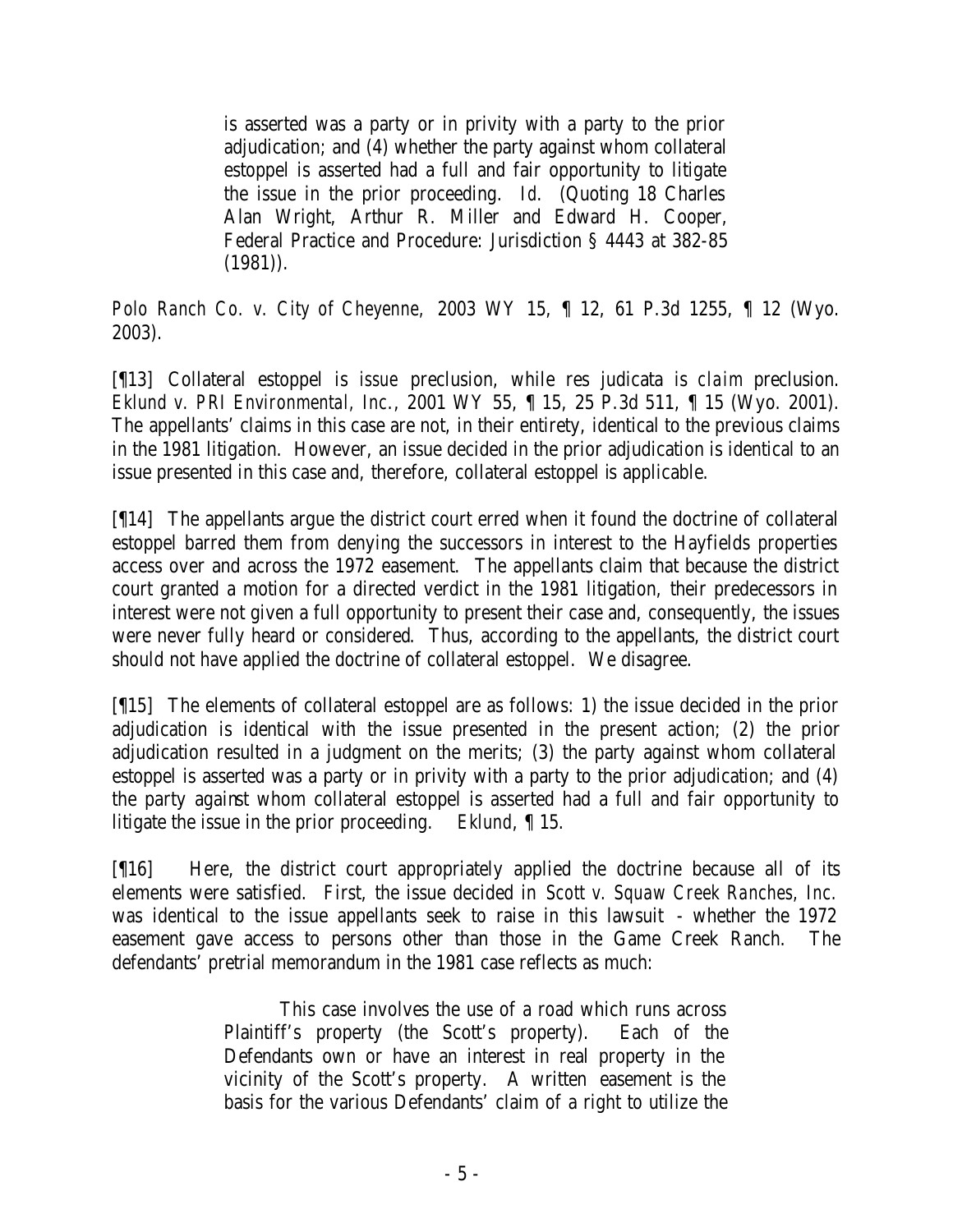roadway for ingress and egress to their properties; with certain of the Defendants basing that claim on the fact that they are successors in interest to the named grantees in the easement and the remainder of said Defendants basing their claim on the right to use said roadway on the language in the easement referring to 'any other person or persons, for his own or their benefit and advantage, at all times freely to pass and repass on foot, or with animals, vehicles, loads or otherwise through and over' the road.

[¶17] Second, the 1981 litigation resulted in a judgment on the merits. The district court determined, after hearing the plaintiffs' evidence and testimony, that the defendants were entitled to a directed verdict. Directed verdicts are granted when all reasonable minds pondering the case could only come to the same conclusion the directed verdict contemplates. *Halliburton Co. v. Claypoole,* 868 P.2d 252, 256 (Wyo. 1994); *Barnes v. Fernandez*, 526 P.2d 983, 985 (Wyo. 1974); *see also* 19 Charles Alan Wright & Arthur R. Miller, Federal Practice and Procedure, Civil § 2524 at 544 (1990). In *Town of Jackson v. Shaw,* 569 P.2d 1246, 1250 (Wyo. 1977)*,* we said:

> In reviewing the grant of a directed verdict by a trial court, consideration must be given to all evidence favorable to party against whom the motion is directed, as well as to all reasonable and legitimate inferences which might be drawn therefrom. *McCarthy v. Croker,* Wyo. 1976, 549 P.2d 323; *Barnes v. Fernandez,* Wyo. 1974, 526 P.2d 983; *Brennan v. Laramie Newspapers, Inc.*, Wyo. 1972, 493 P.2d 1044. Whether or not the evidence so viewed is sufficient to create an issue for the jury is solely a question of law to be answered by the trial court. That court must determine whether or not the evidence is such that, without weighing the credibility of the witnesses, or otherwise, considering the weight of the evidence, there is but one conclusion as to verdict which men of reason could reach. *Barnes v. Fernandez,* 569 P.2d at 1250.

At the directed verdict stage, the plaintiff is given all favorable inferences, yet is still unable to sustain his position. We agree with the jurisdictions that hold a directed verdict is indeed a judgment on the merits. See *Casey v. Pennsylvania Asphalt Paving Co.,* 109 F. 744 (C.C.W.D.Pa. 1901), affirmed in 114 F. 189, (C.C.A.3 Pa. 1902), ([A] judgment on a directed verdict in a federal court, based upon full evidence, is not a mere judgment of nonsuit, but it is in all respects a judgment on the merits); see also, *Sherman v. Benson,*  1998 Neb. App. LEXIS 211 (1998); *Latimer v William Mueller & Son, Inc*, 386 N.W.2d 618 (Mich.App. 1986); *Phipps v. Payley*, 368 S.E.2d 21 (N.C. 1988). After a directed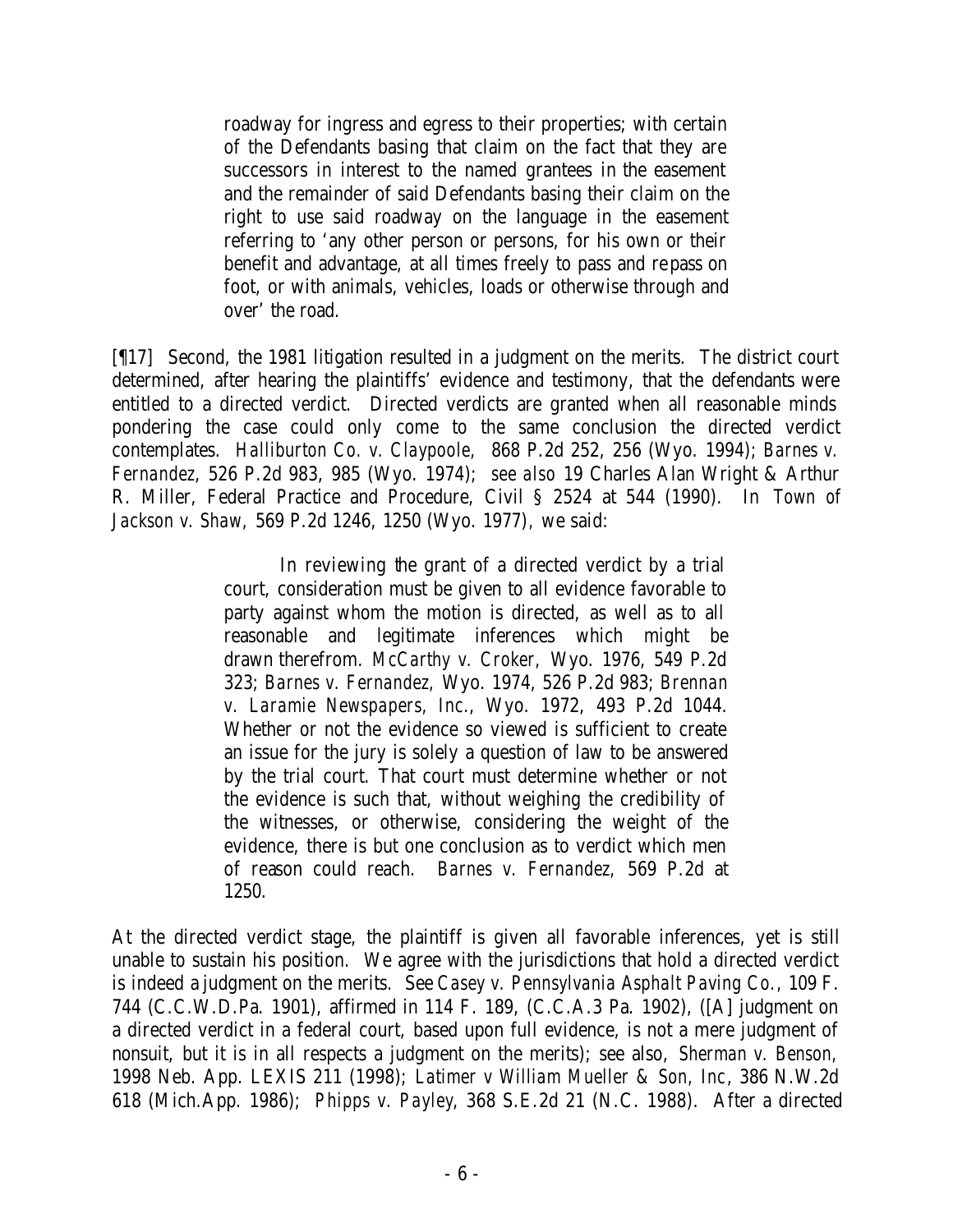verdict is granted, judgment is entered just as if both parties had litigated; and that judgment has the same force and effect as any other judgment.

[¶18] Both parties concede the third requirement. There is, indeed, privity between the parties to the 1981 litigation and the present case.

[¶19] Fourth, and finally, the appellants' predecessors had a full and fair opportunity to litigate the issues in the prior litigation. They mistakenly argue that due to the directed verdict, there was no "full and fair opportunity" to litigate this issue in 1981. However, this factor does not require that the party actually receive a full trial. Rather, the requirement is that the party be presented with the *opportunity to litigate.* The appellants' predecessors were presented with such an opportunity. They answered the complaint, conducted discovery, and submitted pretrial memoranda. Although there was no transcript, we must presume the trial was a fair one. Where there is no transcript before the court on appeal, the regularity of the trial court's judgment and the competency of the evidence upon which that judgment is based must be presumed**.** *Stadtfeld v. Stadtfeld,* 920 P.2d 662, 663 (Wyo. 1996). Although the appellants' predecessors were presented with the opportunity to litigate, they were unable to present a case sufficient to survive the directed verdict stage.

[¶20] The district court properly concluded that collateral estoppel applied. Thus, the appellants are collaterally estopped from asserting that the 1972 easement language does not grant access to the Hayfields. Because collateral estoppel is determinative on the 1972 easement issue, we decline to decide whether the doctrines of res judicata and judicial estoppel also apply.

### *The 1978 Easement*

[¶21] The issue surrounding the 1978 easement is whether it is appurtenant or in gross. The appellants contend that the 1978 Warranty Deed from the original landowners to the Reardons "does not describe a benefited parcel," and the 1978 easement is therefore an easement *in gross* and thus was not assigned when the dominant estate was assigned. As a result, they argue the easement did not transfer to the current owners when they purchased the Hayfields property. The Hayfields Property Owners, on the other hand, contend the 1978 easement is appurtenant to the land because it was clearly intended to benefit the land retained by the original grantors of the easement and their successors; and, therefore, the 1978 easement did transfer to the current owners when the Hayfields were conveyed "subject to all easements."

[¶22] In *Hasvold v. Park County School District No. 6*, 2002 WY 65, ¶¶ 13-14, 45 P.3d 635, ¶¶ 13-14 (Wyo. 2002), we distinguished between easements appurtenant and in gross: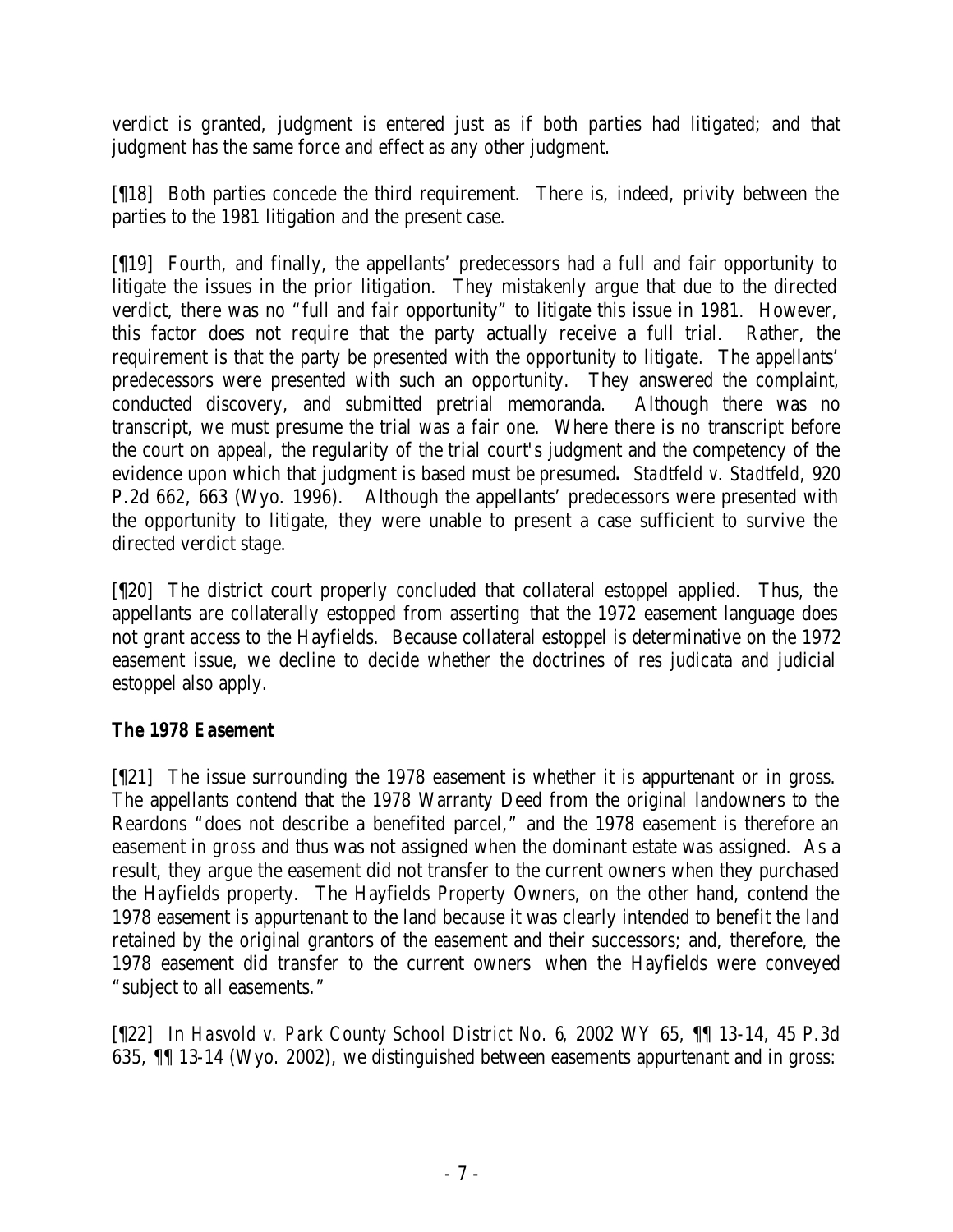"'An easement is appurtenant to land when the easement is created to benefit and does benefit the possessor of the land in his use of the land.'" W*eber v. Johnston Fuel Liners, Inc.*, 519 P.2d 972, 975 (Wyo. 1974) (quoting *Restatement of Property* § 453, at 2914 (1944)). In contrast, "'an easement is in gross when it is not created to benefit or when it does not benefit the possessor of any tract of land in his use of it as such possessor.'" *Id.* (quoting *Restatement of Property, supra,* § 454, at 2917). An easement will not be presumed to be in gross when it can fairly be construed to be appurtenant. *Id*. *R.C.R., Inc.,* 978 P.2d at 586.

Wyoming law is consistent with the *Restatement (Third) Property*, which specifically details the differences between easements appurtenant and in gross as follows:

> (1) Except where application of the rules stated in § 4.1 leads to a different result, the benefit of a servitude is:

> (a) appurtenant to an interest in property if it serves a purpose that would be more useful to a successor to a property interest held by the original beneficiary of the servitude at the time the servitude was created than it would be to the original beneficiary after transfer of that interest to a successor;

> (b) in gross if created in a person who held no property that benefited from the servitude, or if it serves a purpose that would be more useful to the original beneficiary than it would be to a successor to an interest in property held by the original beneficiary at the time the servitude was created[.]

*Restatement (Third) Property* (Servitudes*)* § 4.1 (2000).

[¶23] This Court has recognized a strong preference to construe an easement as appurtenant rather than in gross. *Baker v. Pike,* 2002 WY 34, ¶ 12, 41 P.3d 537, ¶ 12 (Wyo. 2002). "When construing an easement, we seek to determine the intent of the parties to the easement . . . and begin by attempting to glean the meaning of the easement from its language." *R.C.R., Inc. v. Rainbow Canyon, Inc.,* 978 P.2d 581, 586 (Wyo. 1999); *See also Restatement (Third) Property* (Servitudes*)* § 4.1 (2000). If the language of the easement is clear and unambiguous, we interpret the easement as a matter of law, without resorting to the use of extrinsic evidence to determine the parties' intent. *R.C.R.*, 978 P.2d at 586*.* If, however, the language is ambiguous, then the court looks to extrinsic evidence to ascertain the parties' intent. *Hasvold,* ¶ 13; *R.C.R., Inc.,* 978 P.2d at 586; *Edgcomb v. Lower Valley Power and Light, Inc.,* 922 P.2d 850, 855 (Wyo. 1996). We conclude the language of the 1978 easement is clear and unambiguous. However, we do not arrive at that conclusion in a vacuum. To determine the intent of the parties, the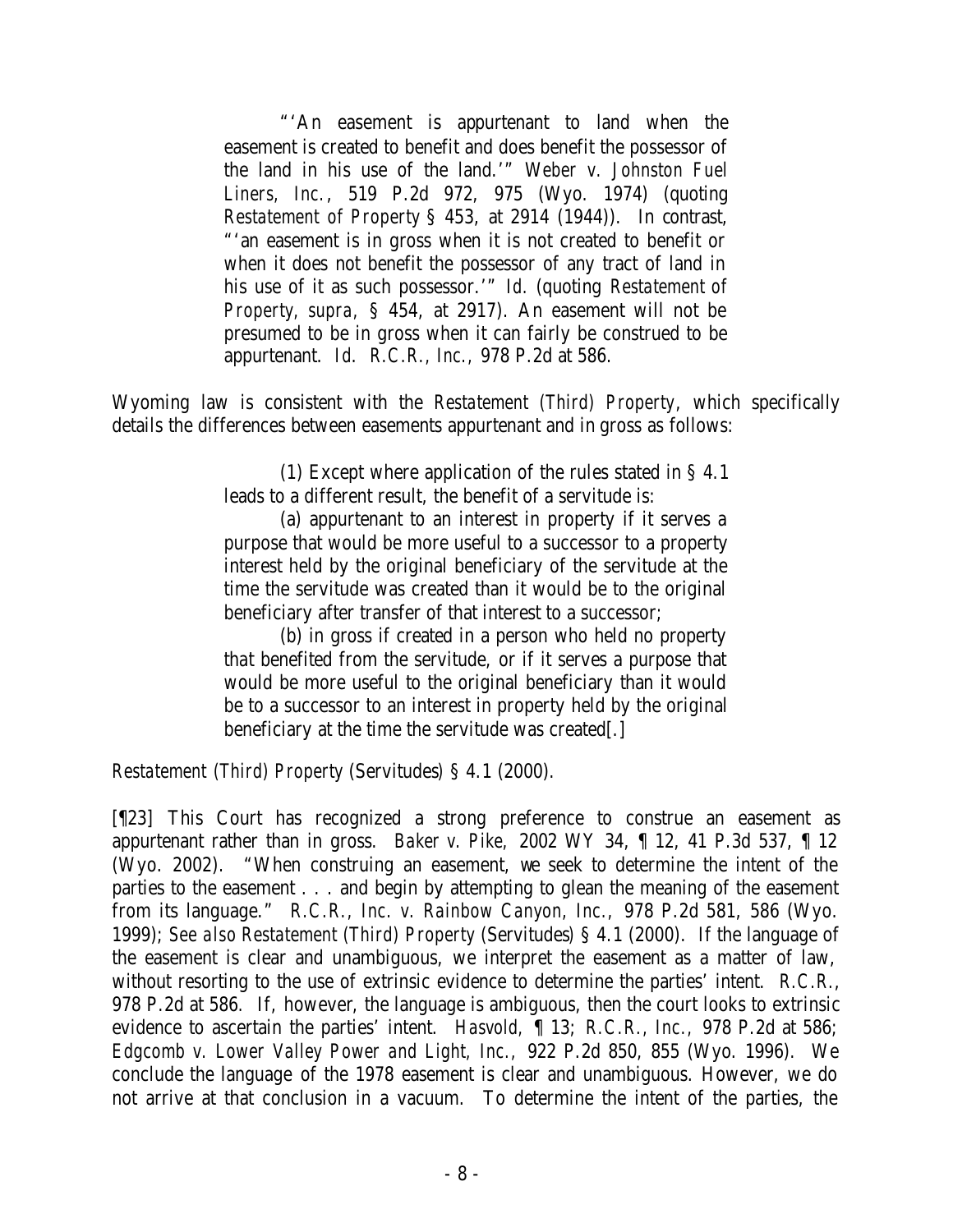context in which the easement was drafted must be considered.

The language of a contract is to be construed within the context in which it was written. In so doing, the court may look to the surrounding circumstances, the subject matter and the purpose of the contract. The purpose of examining the context within which the contract was drawn, however, is limited to ascertaining the intent of the parties at the time the agreement was made. The context cannot be invoked to contradict the clear meaning of the language used, and those extraneous circumstances do not justify a court in proceeding "to insert therein a provision other than or different from that which the language used clearly indicates, and thereby, in effect, make a contract for the parties.

*Snow v. Duxstad*, 147 P. 174 (Wyo. 1915).

[¶24] We do not purport to change or contradict the clear meaning of the language used in the 1978 easement. Taking into account, however, the surrounding circumstances of the 1978 Warranty Deed, such as when the Soests sold which parcels of land, and when each easement was granted, confirms the parties clearly intended the 1978 easement to be appurtenant. The 1978 Warranty Deed reserving the easement provides for a reservation "unto themselves [the Soests], their heirs, successors, and assigns, an easement *for roadway purposes over and across* the above-described property . . . ." By 1978, the Soests started selling parcels of their land which were contiguous to the only public access to the area, while retaining other lands which required such access. Access through Segment One and the Squaw Creek Draw 40 had been granted with the 1972 easement. Without a similar right of way through the Reardon 40, however, access from the Game Creek Road to the Hayfields ends at the Squaw Creek Draw 40. Looking at the four corners of the document in the context in which it was drafted compels the conclusion that the grantor of the easement intended it to be appurtenant to the Hayfields. The appellants' own brief cites a Colorado case supporting this very result. "When an easement is created by a grant or reservation in a deed, the determination of whether the easement is appurtenant to a certain parcel of property or personal to a certain individual depends upon the intention of the parties as ascertained by reading the words of the deed in light of the attendant circumstances." *Westland Nursing Home, Inc. v. Benson*, 517 P.2d 862 (Colo.App. 1974). We agree.

[¶25] The present case has all of the earmarks of an easement appurtenant. To identify easements appurtenant, this Court established certain "badges" of an appurtenance which include: (1) the easement was created to benefit a specific tract of land; (2) the grant was for a perpetual right-of-way for ingress and egress; (3) the grantee has the right to inspect and maintain the easement; (4) the right is not limited to the possessor personally; (5) the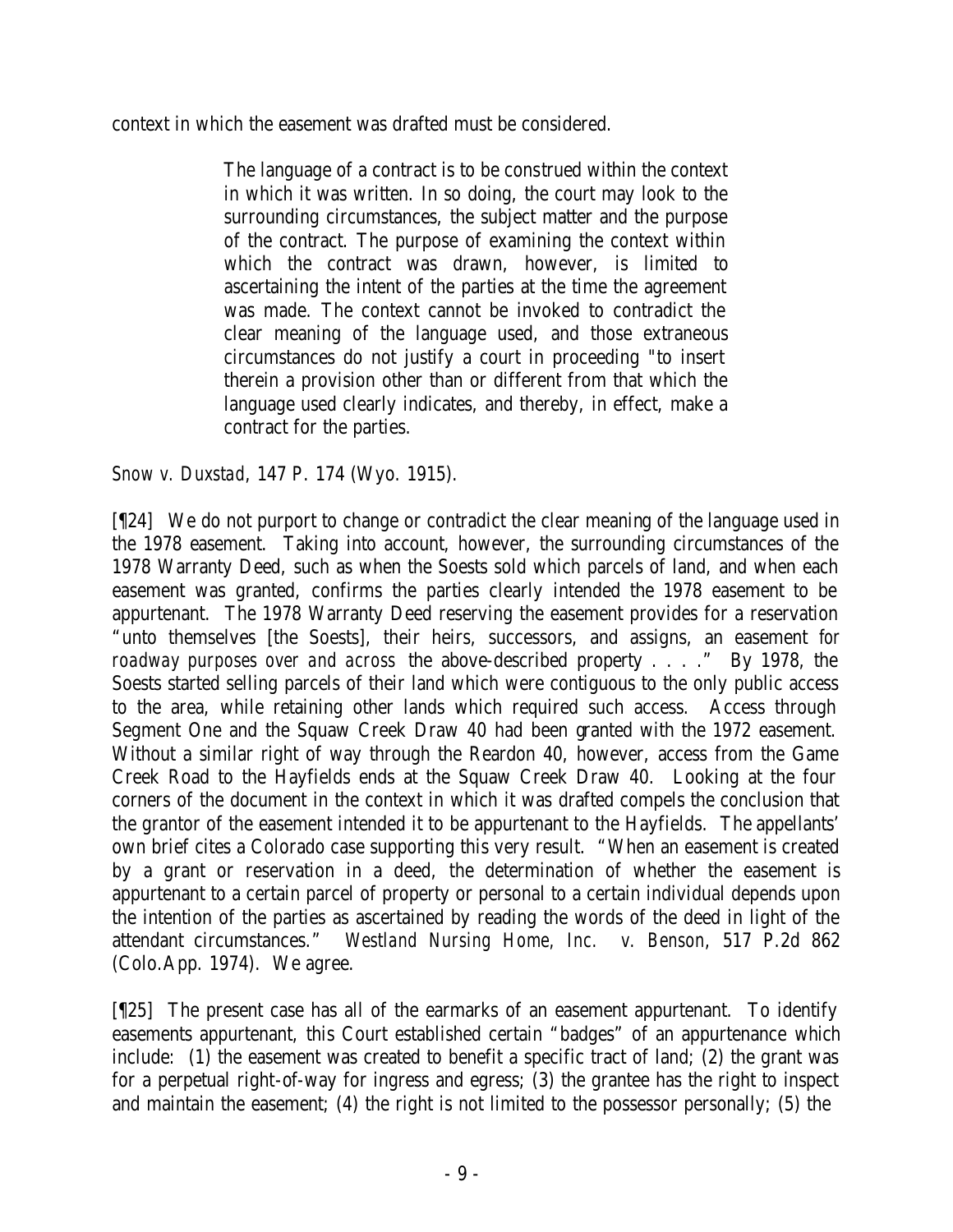grant expressly extends the right to the grantees, their heirs, executors, administrators, successors, assigns and legal representatives; and (6) the easement document does not contain any limitations on the transferability of the easement to future transfers of both the dominant and servient estates. *Hasvold,* ¶ 21.

[¶26] The 1978 easement language satisfies most of those badges. First, the only purpose of the easement was to assure the grantors access to their retained lands. Second, the grant was perpetual ". . . for roadway purposes . . . said easement being a strip of land sixty (60) feet in width whose center line is the centerline of that presently existing graded road traversing the above described property." Third, the right is not limited only to the possessor of the land and the easement expressly states the reservation is not only for the original landowners, but for their "heirs, successors, and assigns."Fourth, the easement contains no limits on the transferability of the easement to future dominant and servient estate owners.

[¶27] The decisions of other courts support this interpretation. For instance, the Utah Supreme Court considered a case similar in facts to the instant one. The issue in *Ernst v. Allen* was stated as follows: "Can the owner in fee of a parcel of land convey a part thereof and reserve from the part conveyed a right of way for herself, her heirs and assigns, over a strip contiguous to that retained by herself, unless the conveyance describes the land so retained by the grantor?" *Ernst v. Allen*, 184 P. 827, 829 ( Utah 1919). The *Ernst* court discussed the differences between appurtenant easements and easements in gross and noted that when the original landowner granted the easement, she still owned other lands upon which she was residing, "land contiguous to the right of way and dependent upon it as a means of ingress and egress to and from the back portion of her premises." *Id.* at 830. The Utah court concluded:

> It seems to us that this matter is too plain for controversy. The right of way in question, viewed in light of the surrounding circumstances, has all the earmarks of an easement appurtenant, and unless, as contended by appellant, it was necessary in the deed to describe the dominant tenement or land to which the right of way was appurtenant, the judgment should be affirmed as far as the right of way is concerned.

*Id.* Similarly, a New Mexico court stated:

In construing a grant, however, a court must consider the circumstances surrounding it. "If the granting instrument does not specify whether the easement is appurtenant or in gross, the court decides from the surrounding circumstances, but generally begins with the presumption that it is appurtenant." E. Rabin, *Fundamentals of Real Property Law* 434 (2d ed.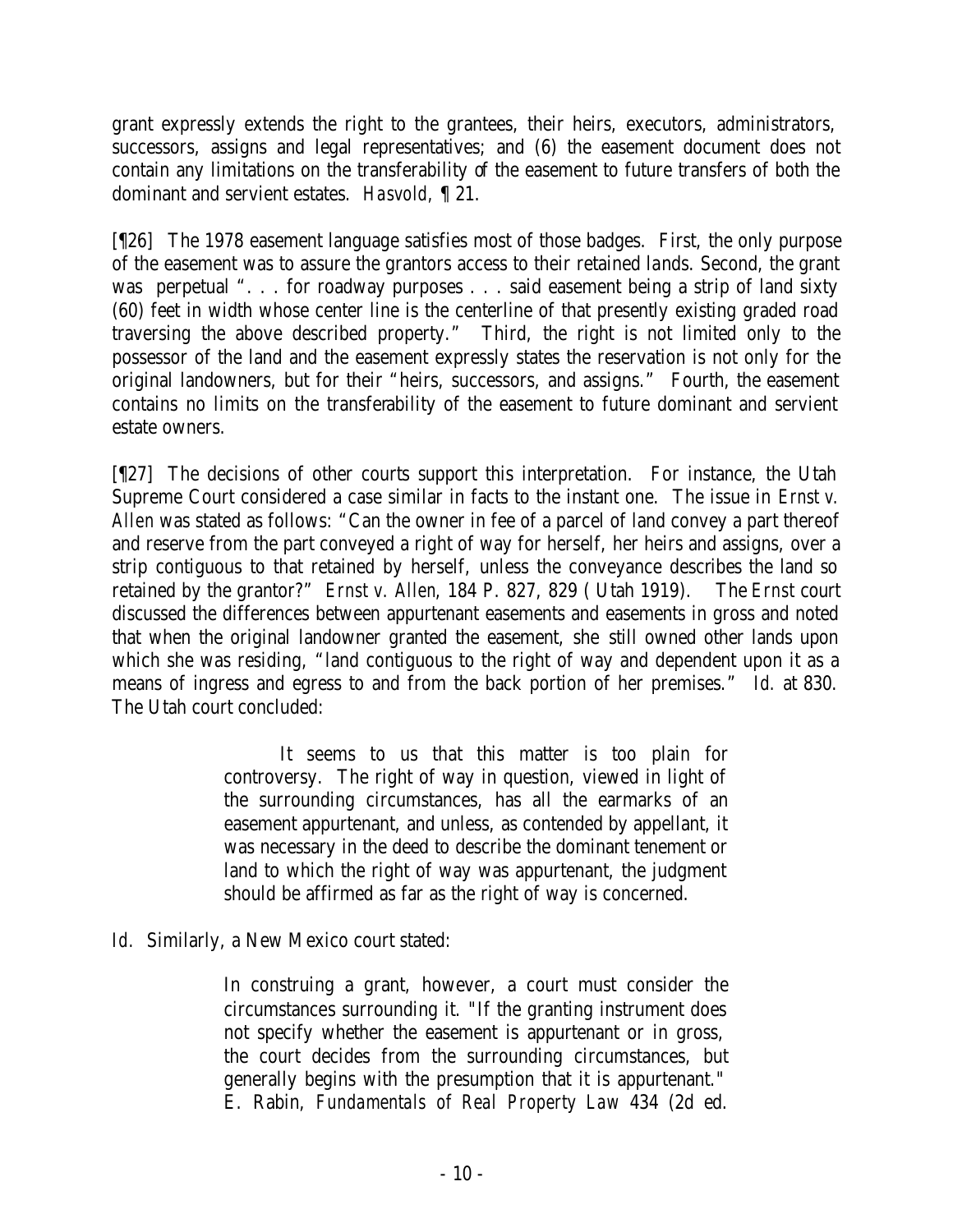1982). *See* Restatement of Property § 453 (1944); 28 C.J.S. *Easements* 4 (1941). *See also Siferd v. Stambor*, 5 Ohio App. 2d 79, 214 N.E.2d 106 (1966) (whether easement is appurtenant must be determined from language used in deed, the surrounding circumstances at the time the right was created, and the intention of the parties at the time the deed was executed); *Ernst v. Allen*, 184 P. 827 (Utah 1919) (an instrument attempting to create an easement should be read in light of surrounding circumstances, the situation of the parties and property involved; if the grant refers to no land to which the easement can be appurtenant, but such land in fact exists, that fact may be established to give effect to the words used).

*Luevano v. Group One*, 779 P.2d 552, 555 (N.M. 1989).

[¶28] The only support the appellants offer in asserting that the 1978 easement is in gross is that the language of the 1978 Warranty Deed does not specifically describe a benefited or dominant parcel. However, they provide no authority that suggests an easement must do so or be deemed in gross. Instead, they hastily label the easement as *in gross*, and then proceed to argue whether *in gross* easements are assignable or not. That argument is misguided because the easement cannot be construed as *in gross* based on the clear language and the context within which it was written*.*

[¶29] We hold the 1978 easement was created for the benefit of the original landowners and their successors and, therefore, is appurtenant to the Hayfields property.

[¶30] Affirmed.